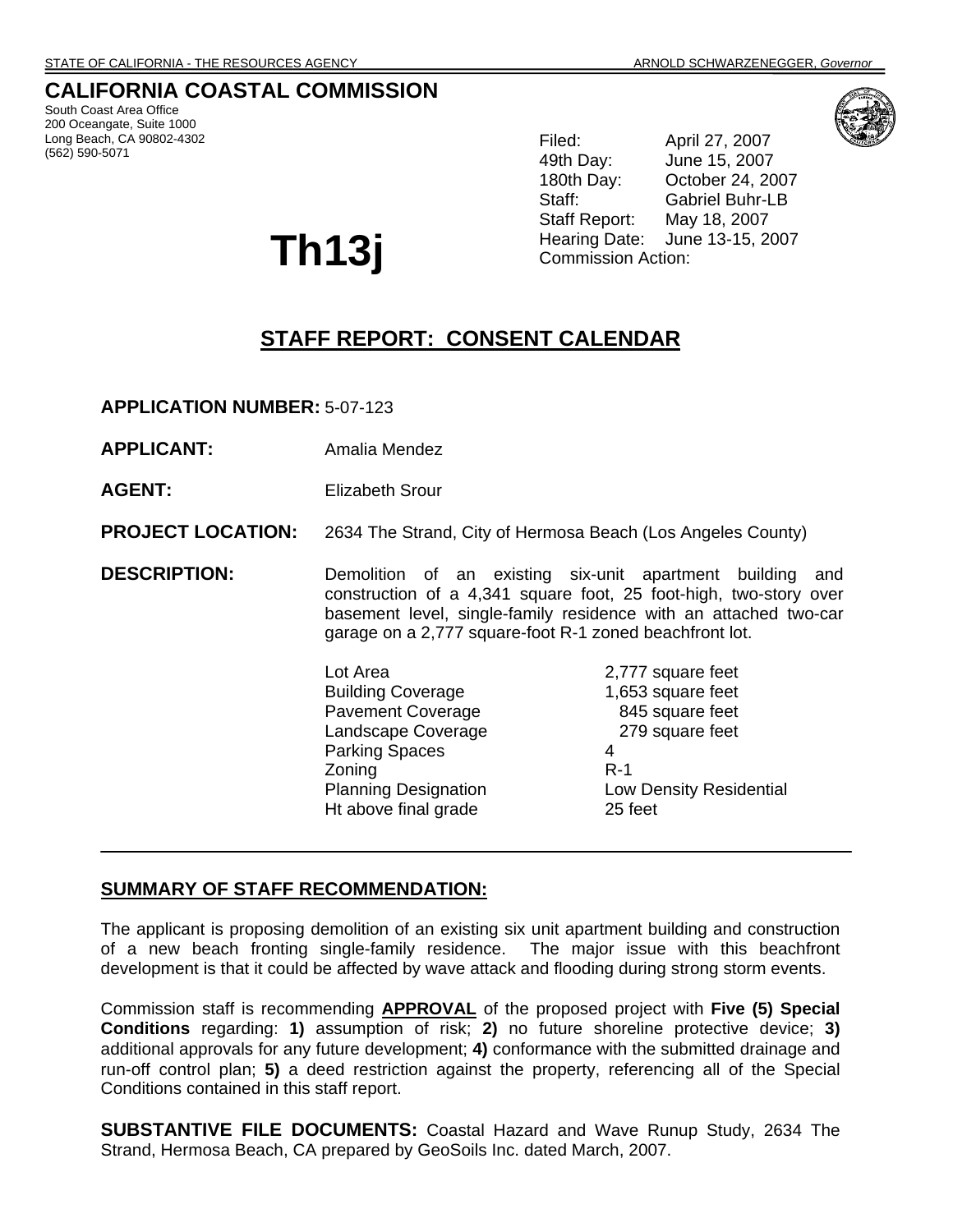### **LOCAL APPROVALS RECEIVED:** City of Hermosa Beach Approval-in-Concept dated March 15, 2007.

## **LIST OF EXHIBITS**

- 1. Location Map
- 2. Assessor's Parcel Map
- 3. Site Plan
- 4. Elevations

## **STAFF RECOMMENDATION:**

Staff recommends that the Commission adopt the following resolution to **APPROVE** the coastal development permit application:

**MOTION**: *I move that the Commission approve coastal development permit applications included on the consent calendar in accordance with the staff recommendations.* 

Staff recommends a **YES** vote. Passage of this motion will result in approval of all permits included on the consent calendar. An affirmative vote of a majority of the Commissioners present is needed to pass the motion.

## **RESOLUTION:**

## **I. APPROVAL WITH CONDITIONS**

The Commission hereby **APPROVES** a coastal development permit for the proposed development and adopts the findings set forth below on grounds that the development as conditioned will be in conformity with the policies of Chapter 3 of the Coastal Act and will not prejudice the ability of the local government having jurisdiction over the area to prepare a Local Coastal Program conforming to the provisions of Chapter 3. Approval of the permit complies with the California Environmental Quality Act because either 1) feasible mitigation measures and/or alternatives have been incorporated to substantially lessen any significant adverse effects of the development on the environment, or 2) there are no further feasible mitigation measures or alternatives that would substantially lessen any significant adverse impacts of the development on the environment.

## **II. STANDARD CONDITIONS:**

1. Notice of Receipt and Acknowledgment. The permit is not valid and development shall not commence until a copy of the permit, signed by the permittee or authorized agent, acknowledging receipt of the permit and acceptance of the terms and conditions, is returned to the Commission office.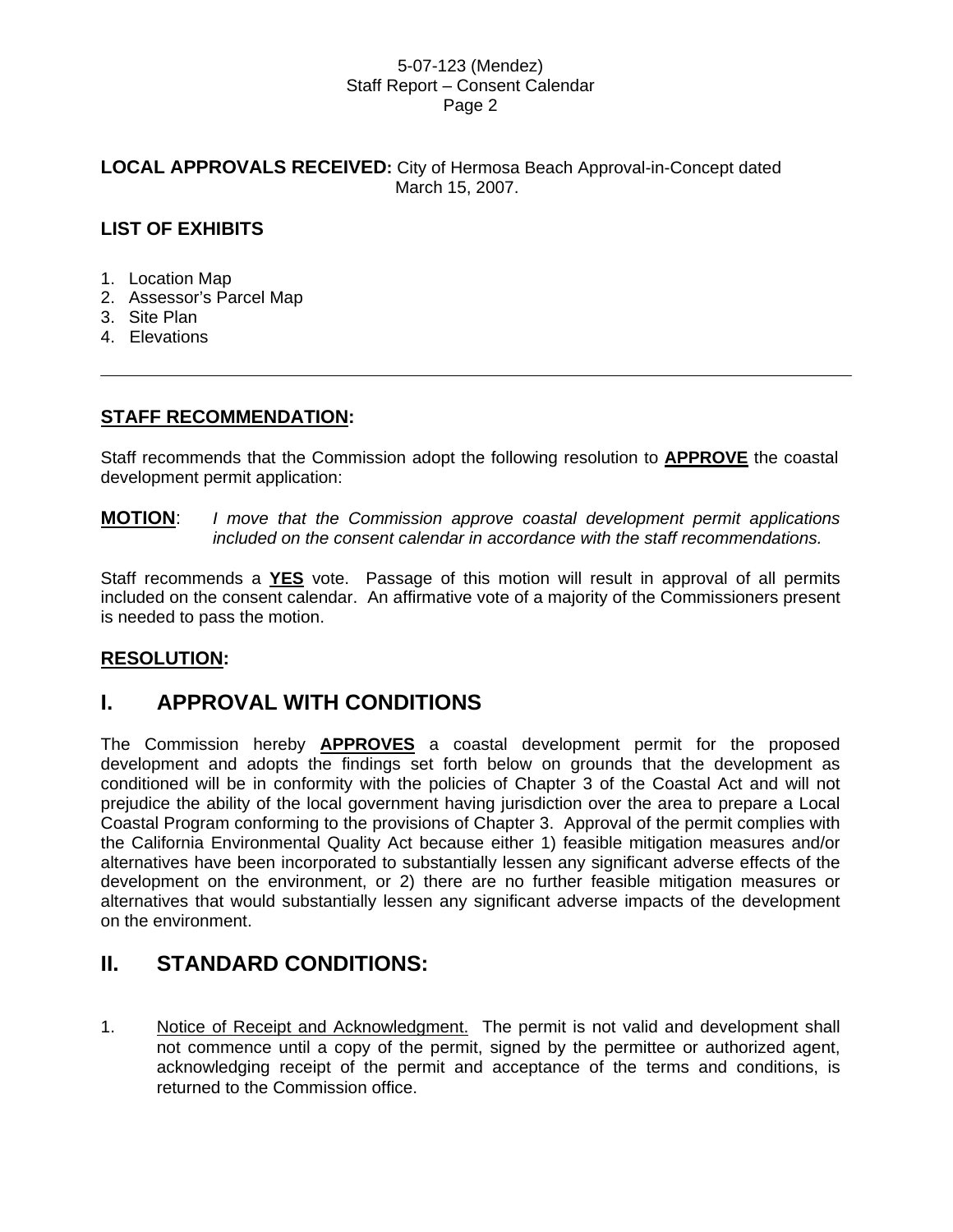- 2. Expiration. If development has not commenced, the permit will expire two years from the date this permit is reported to the Commission. Development shall be pursued in a diligent manner and completed in a reasonable period of time. Application for extension of the permit must be made prior to the expiration date.
- 3. Interpretation. Any questions of intent or interpretation of any condition will be resolved by the Executive Director or the Commission.
- 4. Assignment. The permit may be assigned to any qualified person, provided assignee files with the Commission an affidavit accepting all terms and conditions of the permit.
- 5. Terms and Conditions Run with the Land. These terms and conditions shall be perpetual, and it is the intention of the Commission and the permittee to bind all future owners and possessors of the subject property to the terms and conditions.

## **III. SPECIAL CONDITIONS**

## **1. Assumption of Risk, Waiver of Liability and Indemnity**

A. By acceptance of this permit, the applicant acknowledges and agrees (i) that the site may be subject to hazards from flooding and wave uprush; (ii) to assume the risks to the applicant and the property that is the subject of this permit of injury and damage from such hazards in connection with this permitted development; (iii) to unconditionally waive any claim of damage or liability against the Commission, its officers, agents, and employees for injury or damage from such hazards; and (iv) to indemnify and hold harmless the Commission, its officers, agents, and employees with respect to the Commission's approval of the project against any and all liability, claims, demands, damages, costs (including costs and fees incurred in defense of such claims), expenses, and amounts paid in settlement arising from any injury or damage due to such hazards.

## **2. No Future Shoreline Protective Device**

A. By acceptance of this Permit, the applicant agrees, on behalf of itself and all successors and assigns, that no bluff or shoreline protective device(s) shall ever be constructed to protect the development approved pursuant to Coastal Development Permit No. 5-07-123 including, but not limited to, the residences, garages, foundations, and any other future improvements in the event that the development is threatened with damage or destruction from waves, erosion, storm conditions, bluff retreat, landslides, or other natural hazards in the future. By acceptance of this Permit, the applicant hereby waives, on behalf of itself (or himself or herself, as applicable) and all successors and assigns, any rights to construct such devices that may exist under Public Resources Code Section 30235.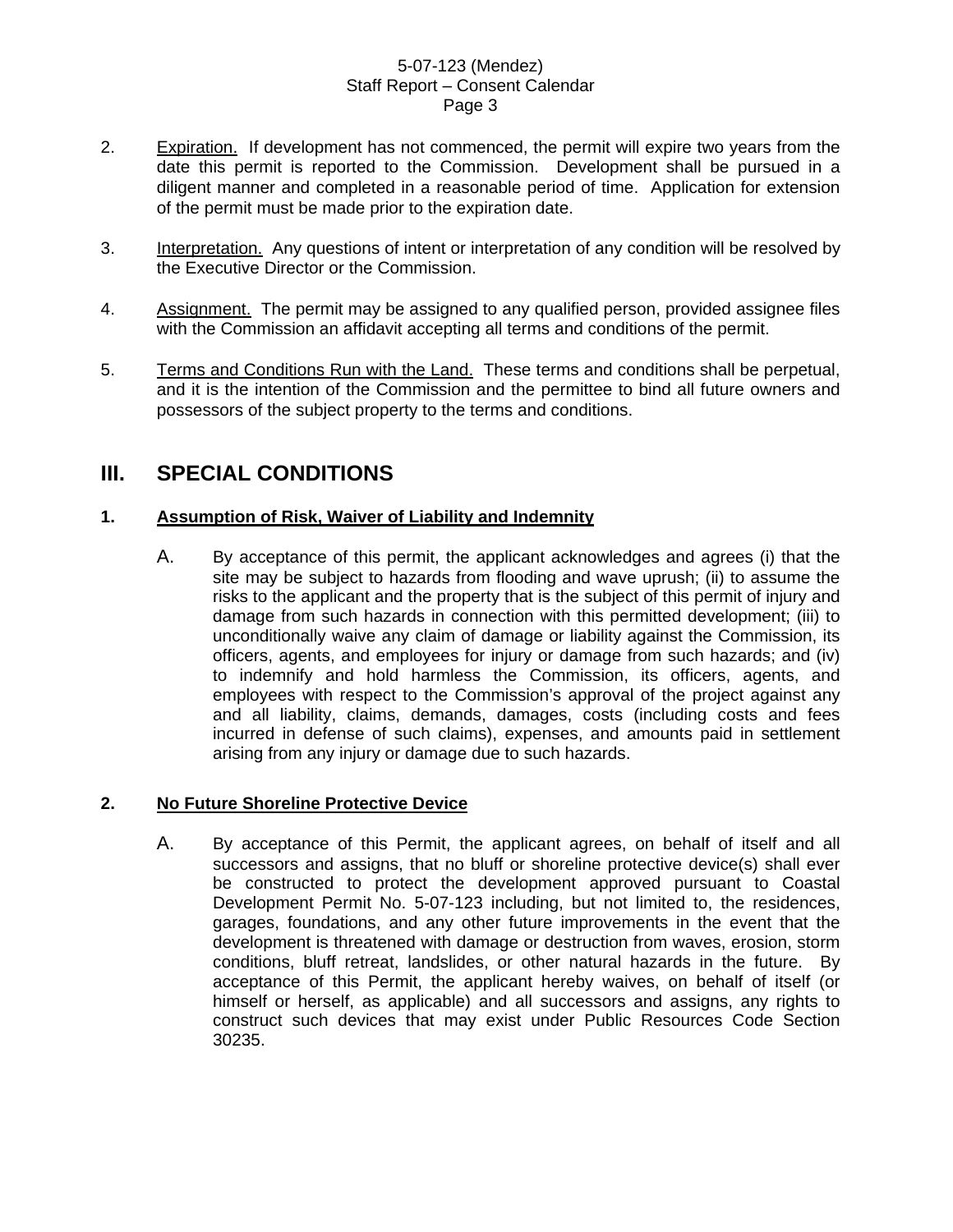B. By acceptance of this Permit, the applicant further agrees, on behalf of itself and all successors and assigns, that the landowner shall remove the development authorized by this Permit, including the residences, garages, foundations, and any other future improvements if any government agency has ordered that the structures are not to be occupied due to any of the hazards identified above. In the event that portions of the development fall to the beach before they are removed, the landowner shall remove all recoverable debris associated with the development from the beach and ocean and lawfully dispose of the material in an approved disposal site. Such removal shall require a coastal development permit.

## **3. Future Development**

A. This permit is only for the development described in coastal development permit No. 5-07-123. Pursuant to Title 14 California Code of Regulations section 13250(b)(6), the exemptions otherwise provided in Public Resources Code section 30610(b) shall not apply to the development governed by the coastal development permit No. 5-07-123. Accordingly, any future improvements to the structure authorized by this permit, shall require an amendment to Permit No. 5-07-123 from the Commission or shall require an additional coastal development permit from the Commission or from the applicable certified local government.

### **4. Drainage and Run-Off Control Plan**

- A. The applicant shall conform to the drainage and run-off control plan received on April 5, 2007 showing roof drainage and runoff from all impervious areas directed to vegetated/landscaped areas wherever possible. Additional surface run-off will be directed to an infiltration basin with attached sump pump for overflow removal to the public storm drain system.
- B. Vegetated landscaped areas shall only consist of native plants or non-native drought tolerant plants, which are non-invasive. No plant species listed as problematic and/or invasive by the California Native Plant Society [\(http://www.CNPS.org/](http://www.cnps.org/)), the California Invasive Plant Council [\(http://www.cal](http://www.cal-ipc.org/)[ipc.org/\)](http://www.cal-ipc.org/), or as may be identified from time to time by the State of California shall be employed or allowed to naturalize or persist on the site. No plant species listed as a 'noxious weed' by the State of California or the U.S. Federal Government shall be utilized within the property.
- C. The permittee shall undertake development in accordance with the approved final plans. Any proposed changes to the approved plan shall be reported to the Executive Director. No changes to the approved plan shall occur without a Commission amendment to this coastal development permit unless the Executive Director determines that no amendment is required.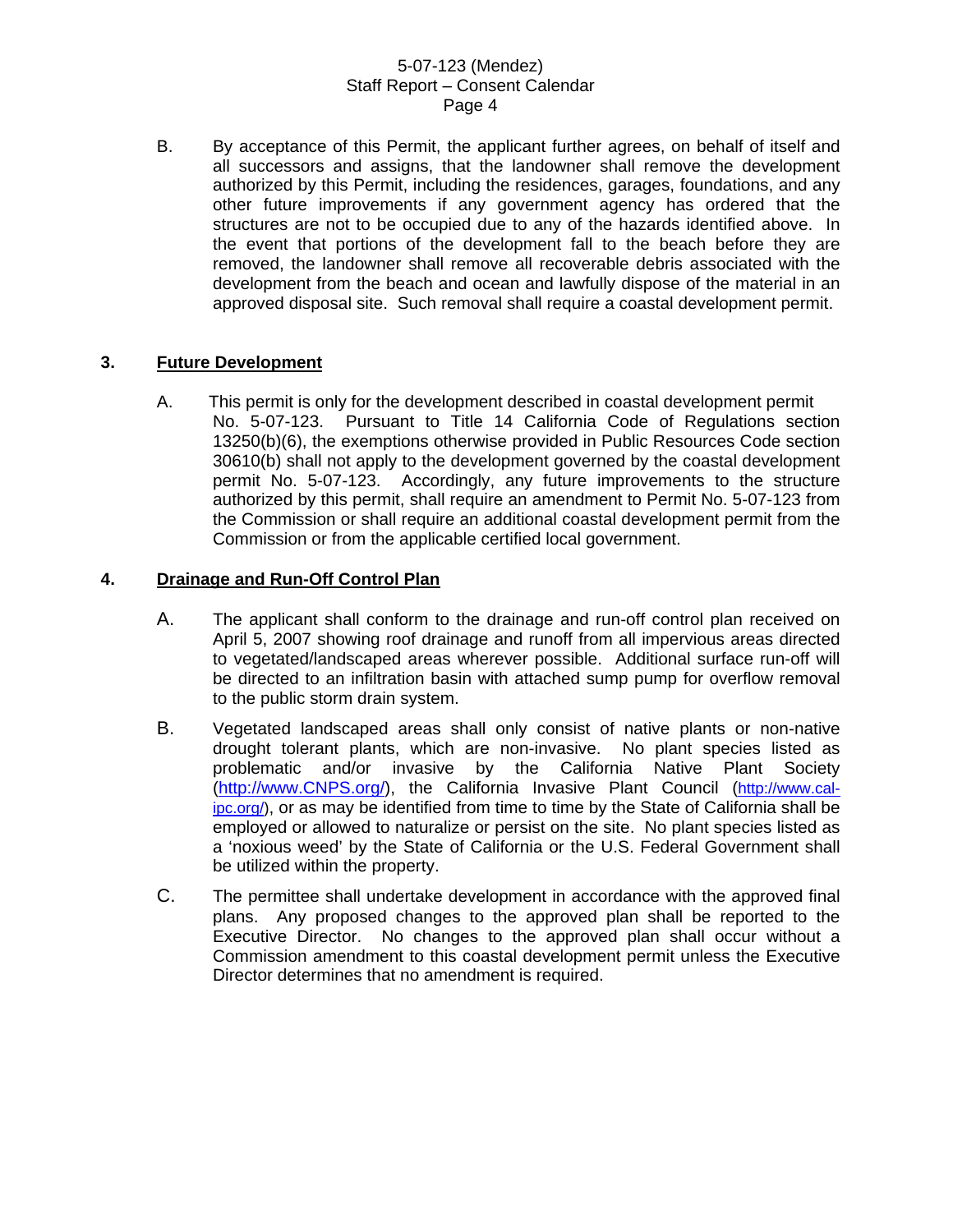### **5. Deed Restriction**

A. **PRIOR TO ISSUANCE OF THE COASTAL DEVELOPMENT PERMIT**, the applicant shall submit to the Executive Director for review and approval documentation demonstrating that the landowner has executed and recorded against the parcel(s) governed by this permit a deed restriction, in a form and content acceptable to the Executive Director: (1) indicating that, pursuant to this permit, the California Coastal Commission has authorized development on the subject property, subject to terms and conditions that restrict the use and enjoyment of that property; and (2) imposing the Special Conditions of this permit as covenants, conditions and restrictions on the use and enjoyment of the Property. The deed restriction shall include a legal description of the entire parcel or parcels governed by this permit. The deed restriction shall also indicate that, in the event of an extinguishment or termination of the deed restriction for any reason, the terms and conditions of this permit shall continue to restrict the use and enjoyment of the subject property so long as either this permit or the development it authorizes, or any part, modification, or amendment thereof, remains in existence on or with respect to the subject property.

## **IV. FINDINGS AND DECLARATIONS:**

The Commission hereby finds and declares:

### **A. Project Description and Location**

The subject site is located at 2634 The Strand, within the City of Hermosa Beach, Los Angeles County (Exhibit #1). The site is a relatively level beachfront lot located between the first public road and the sea. This 2,777 square foot lot is located on the inland side of The Strand, an improved public right-of way that separates the residential development from the public beach (Exhibit #2). The Strand is used by both residents and visitors for recreational purposes (walking, jogging, biking, etc.) and to access the shoreline. It extends for approximately 4 miles, from  $45<sup>th</sup>$ Street (the border between El Segundo and Manhattan Beach) to Herondo Street (the border between Hermosa Beach and Redondo Beach). The proposed project is located within an existing urban residential area, located approximately ¾ mile north of the Hermosa Beach Pier. There is an approximately 350-foot wide sandy beach between the subject property and the mean high tide line. Vertical public access to this beach is available to pedestrians via public right-of-way at the western end of  $26<sup>th</sup>$  Street, which is approximately 150 feet to the south, and at the western end of  $30<sup>th</sup>$  Place located north of the subject site (Exhibit #2).

The applicant is proposing demolition of an existing six-unit apartment building and construction of a new 4,341 square-foot, 25 foot-high, two-story with roof deck over basement level, singlefamily residence. On-site parking for the proposed single family residence will be provided with a 372 square-foot, attached two-car garage and two open guest parking spaces, with vehicular access from Hermosa Avenue (Exhibits #3 & #4). The applicant proposes to construct the residence and guest parking spaces on a 2,777 square-foot, R-1 zoned lot in Hermosa Beach.

The existing structure is a non-conforming, six-unit apartment building that was originally built in 1907, with additions constructed during the 1920's. The Certified LUP for the City of Hermosa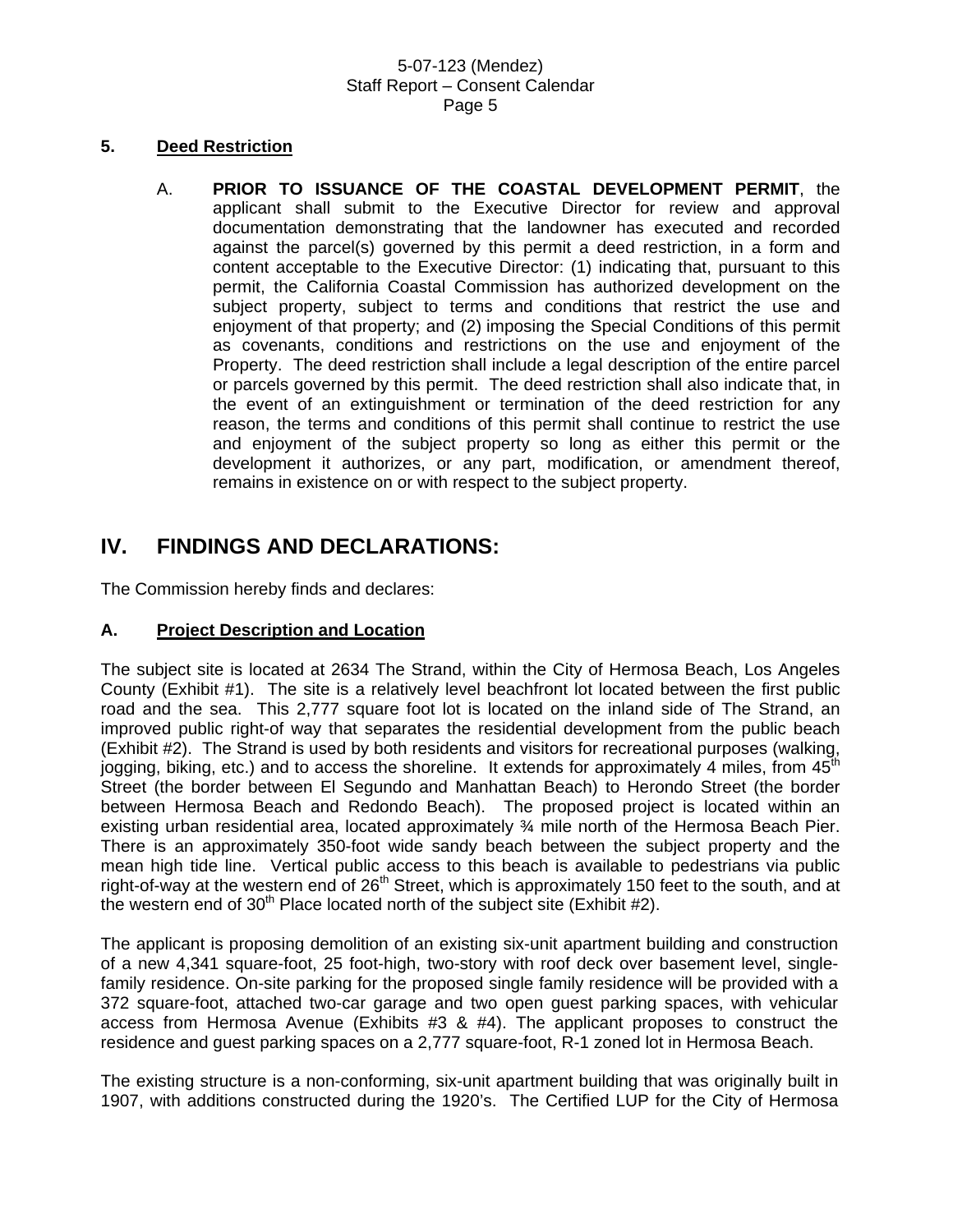Beach designates the subject site as Low Density Residential with a maximum development of 13 dwelling units/acre. The building is out of code in a number of different areas, and the apartment building has insufficient parking on-site to accommodate the present six units.

Nevertheless, multi-family rental units are potential affordable housing resources. The City of Hermosa Beach fulfills its affordable housing requirements, as detailed in the City's Housing Element, through the maintenance of two mobile home parks located within the City limits but outside of the Coastal Zone. The apartments on the subject site are not considered affordable housing by the City of Hermosa Beach, and have been vacant since October 2006.

The City has reviewed the proposed project and found it consistent with local zoning requirements, as evidenced by their Approval-In-Concept, dated March 15, 2007. The proposed project conforms to the proposed LUP 25-foot height limit for R-1 zoned, low density residential, and conforms to the setback limits for front, rear and side yards. The required front yard setback is equal to at least 5 feet and the rear yard setback is no less than 3 feet. The required side yard setback is 10 percent of lot width and no greater than 5 feet. For the residence, the applicant proposes a 10 foot front yard setback (lot depth is approximately 90 feet), a 10 foot rear yard setback and a 3 foot side yard setback (lot width is approximately 30 feet). Grading for the proposed project would consist of 366 cubic yards of cut, to be disposed of at an inland commercial dump site in Redondo Beach.

The applicant is proposing water quality improvements as part of the proposed project, consisting of rooftop and surface drainage directed to permeable areas. Additional surface run-off will be directed to an infiltration basin with attached sump pump for overflow removal to the public storm drain system. Any vegetated landscaped areas located on site shall only consist of native plants or non-native drought tolerant plants, which are non-invasive.

The placement of vegetation that is considered to be invasive which could supplant native vegetation should not be allowed. Invasive plants have the potential to overcome native plants and spread quickly. Invasive plants are generally those identified by the California Invasive Plant Council (<http://www.cal-ipc.org/>) and California Native Plant Society ([http://www.CNPS.org/](http://www.cnps.org/)) in their publications.

Furthermore, any plants in the landscaping plan should be drought tolerant to minimize the use of water. The term drought tolerant is equivalent to the terms 'low water use' and 'ultra low water use' as defined and used by "A Guide to Estimating Irrigation Water Needs of Landscape Plantings in California" prepared by University of California Cooperative Extension and the California Department of Water Resources dated August 2000 available at [http://www.owue.water.ca.gov/landscape/pubs/pubs.cfm.](http://www.owue.water.ca.gov/landscape/pubs/pubs.cfm)

The applicant provided a Coastal Hazard and Wave Runup Study for the subject property, as is consistently required by the Commission for shoreline development in southern Los Angeles County and Orange County. The Wave Runup Study was prepared by GeoSoils Inc. and is dated March 2007. The analysis concludes that coastal hazards, including shoreline erosion, wave and wave runup attack, and coastal flooding, will not significantly impact this property over the life of the proposed structure. Further, there are no recommendations necessary for wave runup protection.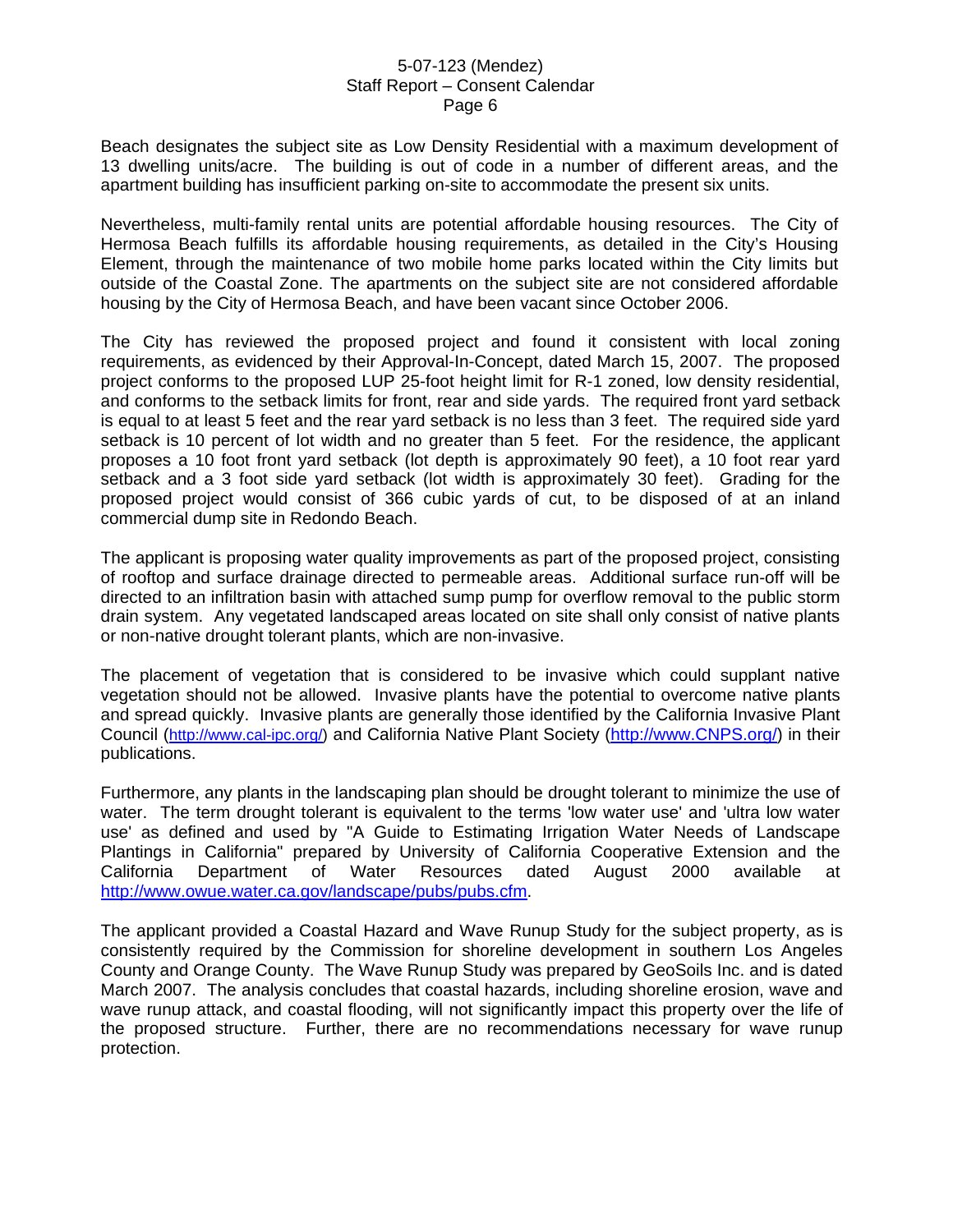### **B. Hazards**

Development adjacent to the ocean is inherently hazardous. Development which may require a protective device in the future cannot be allowed due to the adverse impacts such devices have upon, among other things, public access, visual resources and shoreline processes. To minimize the project's impact on shoreline processes, and to minimize risks to life and property, the development has been conditioned to: require an appropriate set-back from the water; require a drainage and runoff control plan to direct, treat, and minimize the flow of water offsite; prohibit construction of protective devices (such as a seawall) in the future; and to require that the landowner and any successor-in-interest assume the risk of undertaking the development. As conditioned, the Commission finds that the development conforms to the requirements of Sections 30235 and 30253 of the Coastal Act regarding the siting of development in hazardous locations.

## **C. Community Character/Visual Quality**

The development is located within an existing developed area and is compatible with the character and scale of the surrounding area. However, the proposed project raises concerns that future development of the project site potentially may result in a development which is not consistent with the Chapter 3 policies of the Coastal Act. To assure that future development is consistent with the Chapter 3 policies of the Coastal Act, the Commission finds that a future improvements special condition be imposed. As conditioned the development conforms with Chapter 3 policies of the Coastal Act.

### **D. Public Access/Parking**

As conditioned, the proposed development will not have any new adverse impact on public access to the coast or to nearby recreational facilities. Thus, as conditioned, the proposed development conforms with Sections 30210 through 30214, Sections 30220 through 30224, and 30252 of the Coastal Act.

## **E. Water Quality**

The proposed development has a potential for a discharge of polluted runoff from the project site into coastal waters. The development, as proposed and as conditioned, incorporates design features to minimize the effect of construction and post-construction activities on the marine environment. These design features include, but are not limited to, the appropriate management of equipment and construction materials, reducing runoff through the use of permeable surfaces, the use of non-invasive drought tolerant vegetation to reduce and treat the runoff discharged from the site, and infiltration basin with attached sump pump, and for the use of post-construction best management practices to minimize the project's adverse impact on coastal waters. Therefore, the Commission finds that the proposed development, as conditioned, conforms with Sections 30230 and 30231 of the Coastal Act regarding the protection of water quality to promote the biological productivity of coastal waters and to protect human health.

## **F. Deed Restriction**

To ensure that any prospective future owners of the property are made aware of the applicability of the conditions of this permit, the Commission imposes one additional condition requiring that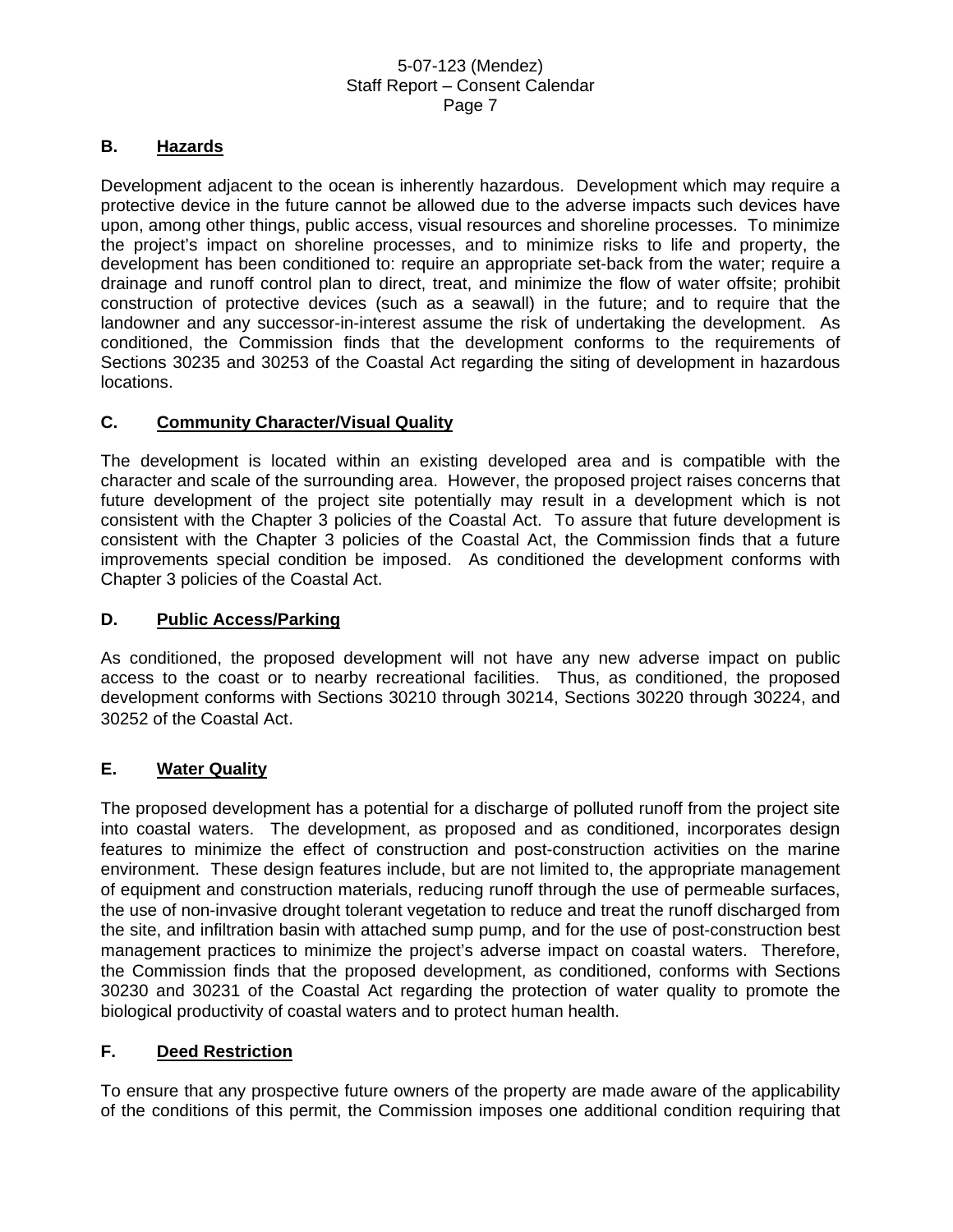the property owner record a deed restriction against the property, referencing all of the above Special Conditions of this permit and imposing them as covenants, conditions and restrictions on the use and enjoyment of the Property. Thus, as conditioned, this permit ensures that any prospective future owner will receive actual notice of the restrictions and/or obligations imposed on the use and enjoyment of the land in connection with the authorized development, including the risks of the development and/or hazards to which the site is subject, and the Commission's immunity from liability.

## **G. Local Coastal Program**

Coastal Act section 30604(a) states that, prior to certification of a local coastal program ("LCP"), a coastal development permit can only be issued upon a finding that the proposed development is in conformity with Chapter 3 of the Act and that the permitted development will not prejudice the ability of the local government to prepare an LCP that is in conformity with Chapter 3.

The Commission conditionally certified the City of Hermosa Beach Land Use Plan on August 19, 1981. The Land Use Plan (LUP) was effectively certified with suggested modifications on April 21, 1982. The modifications were accepted and the LUP is certified. The City submitted a final draft of its zoning and implementation ordinances (LIP) and a revision to their LUP in 2000. The amendment and Implementation ordinance was scheduled for public hearing and Commission action at the October 8, 2001 meeting, but the City withdrew. Therefore, these have not been certified and the standard of review for development in Hermosa Beach is still the Coastal Act.

As conditioned, the proposed development is consistent with Chapter 3 of the Coastal Act and with the certified Land Use Plan for the area. Approval of the project, as conditioned, will not prejudice the ability of the local government to prepare an LCP that is in conformity with the provisions of Chapter 3 of the Coastal Act.

### **H. California Environmental Quality Act**

Section 13096 of the Commission's regulations requires Commission approval of Coastal Development Permit applications to be supported by a finding showing the application, as conditioned by any conditions of approval, to be consistent with any applicable requirements of the California Environmental Quality Act (CEQA). Section 21080.5(d)(2)(A) of CEQA prohibits a proposed development from being approved if there are feasible alternatives or feasible mitigation measures available which would substantially lessen any significant adverse effect which the activity may have on the environment.

As conditioned, there are no feasible alternatives or additional feasible mitigation measures available that would substantially lessen any significant adverse effect that the activity may have on the environment. Therefore, the Commission finds that the proposed project, as conditioned to mitigate the identified impacts, is the least environmentally damaging feasible alternative and can be found consistent with the requirements of the Coastal Act to conform to CEQA.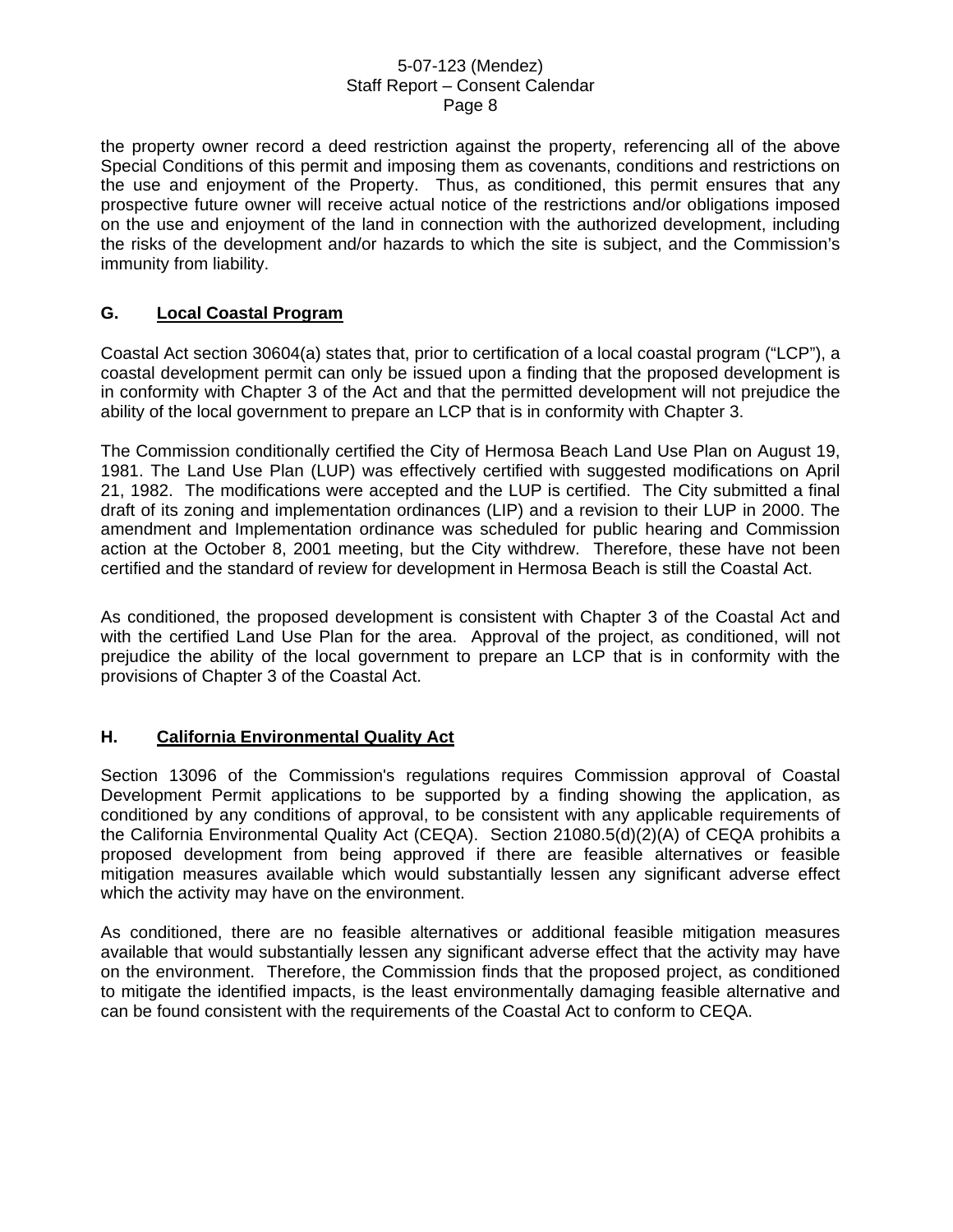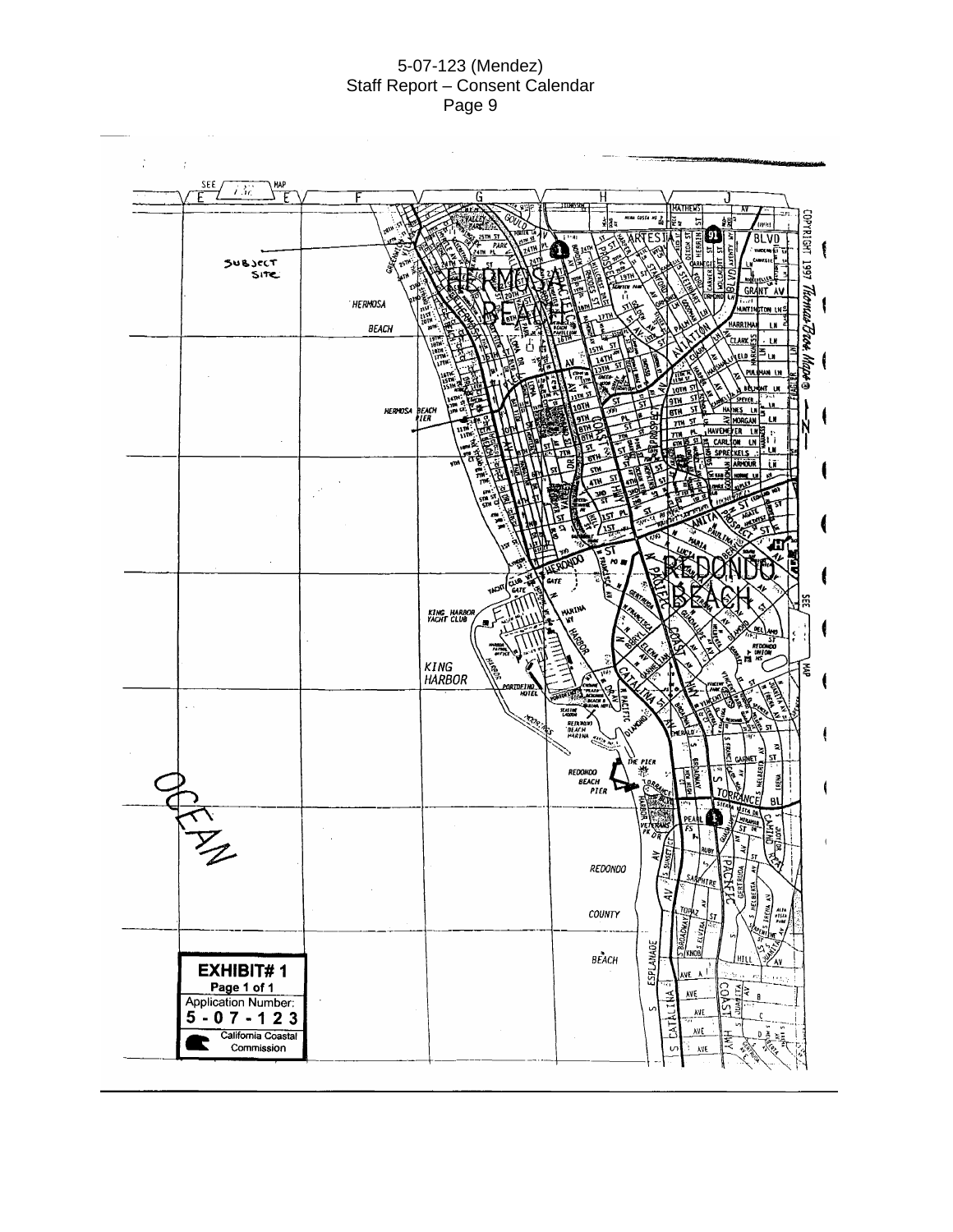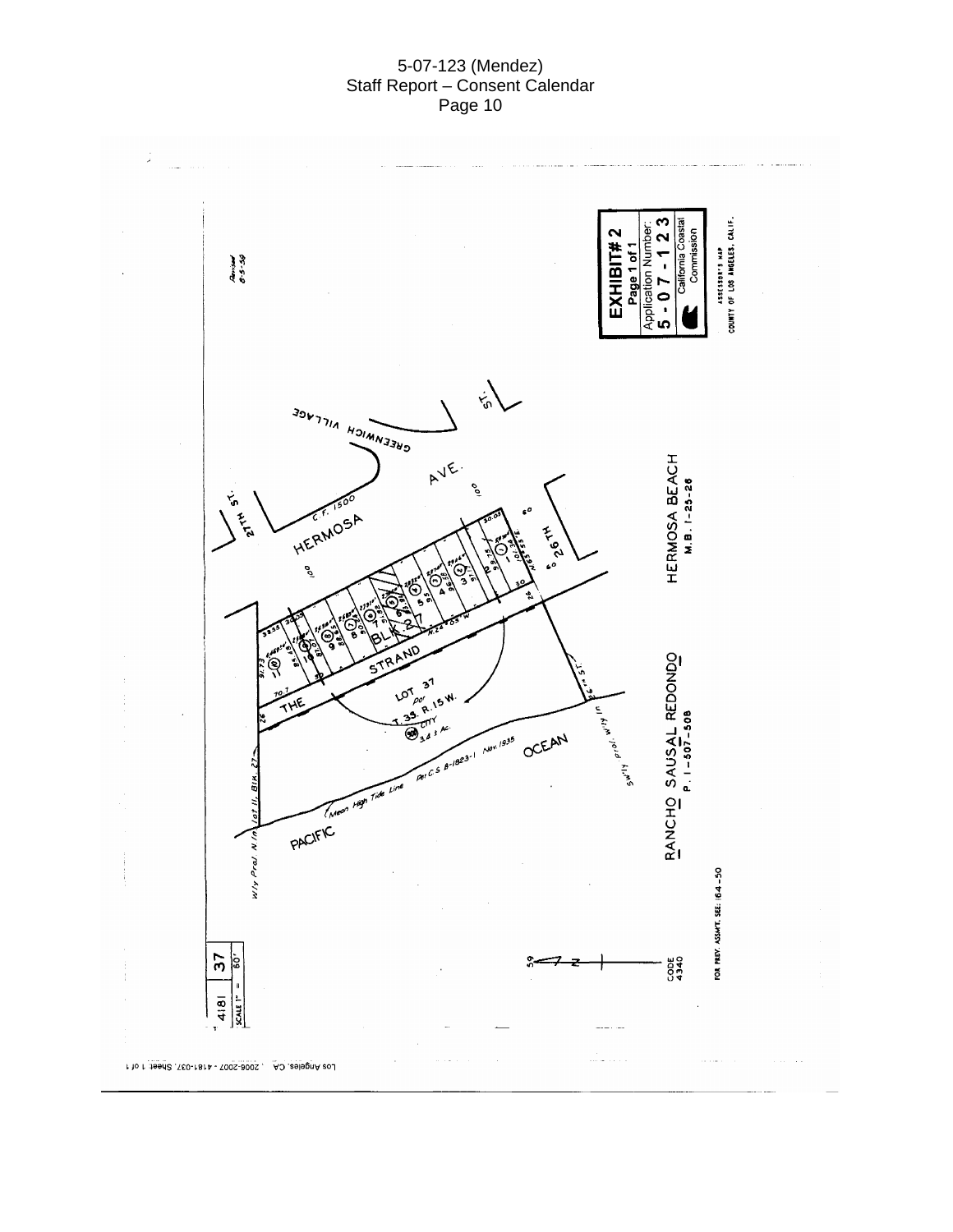